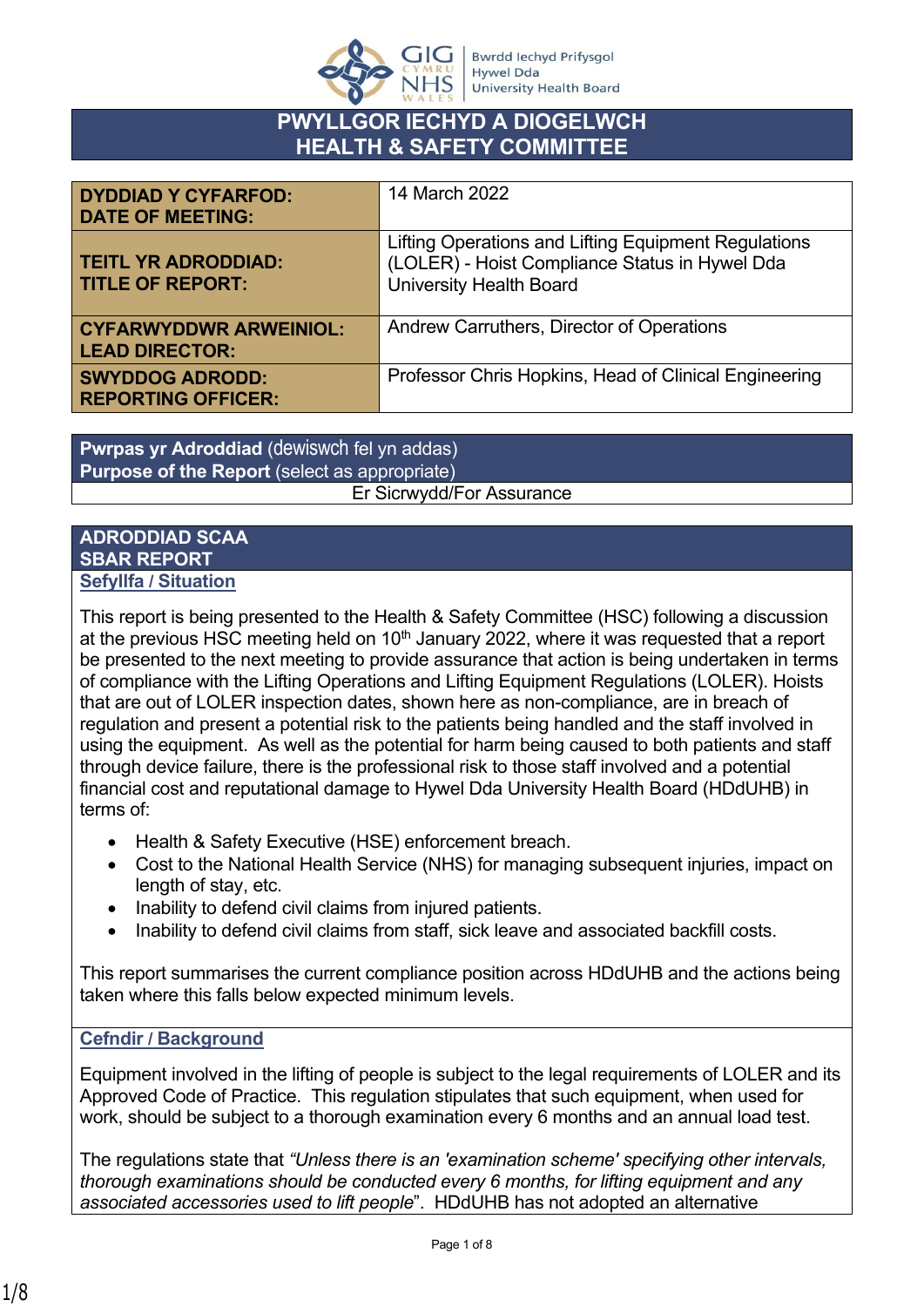examination scheme specifying other intervals and, as such, follows the stipulated guidance within LOLER of 6 monthly checks.

LOLER testing and 'thorough examination' are different and separate from servicing, with one not replacing the other. HDdUHB currently has a contract with Drive Devilbiss (Drive) for LOLER testing, thorough examination as well as the servicing and repair of hoists.

Whilst slings used in conjunction with the hoists also come under the aforementioned regulations, they are largely managed out through the use of disposable slings which would not be used beyond 6 months.

As a consequence of the United Kingdom (UK) withdrawal from the European Union, the regulations governing medical devices usage is currently in a transitional phase, however all medical devices (*including hoists*) used within the UK are currently subject to the same requirements as laid down in the **Medical Device Regulations 2020** and (by law) require organisations to follow manufacturer instructions recommending service and maintenance schedules.

HDdUHB's Clinical Engineering (CE) Department has managerial responsibility for the medical devices used across its acute and community sites and services. It is important to note this does not include those devices issued by the 3 Local Authority Joint Equipment Stores and any devices at private General Practitioner practices and as such, these devices will not fall within the remit of this report.

The CE Department maintains an inventory of medical devices that are:

- Owned by, loaned to, leased to, rented to or on trial within HDdUHB.
- Used on its premises.

**As at February 2022, there are circa 31,000 devices (***including 303 hoists***) on the inventory currently 'In-Use' clinically that have their maintenance managed by CE.** Due to the HDdUHB large community base and the different obstacles each can present where maintenance is concerned, devices are sub-divided on the inventory and categorised as being either Acute (75%) or Community (25%).

Figure 1 illustrates the current compliance for the 31,000 CE managed devices in terms of their Acute/Community categories. It is notable that the gradual improvements seen pre COVID-19 pandemic were lost over the subsequent months and while compliance has remained relatively stable for Acute devices, compliance for those in the Community has fallen back *(Datix Risk Register reference: 384).*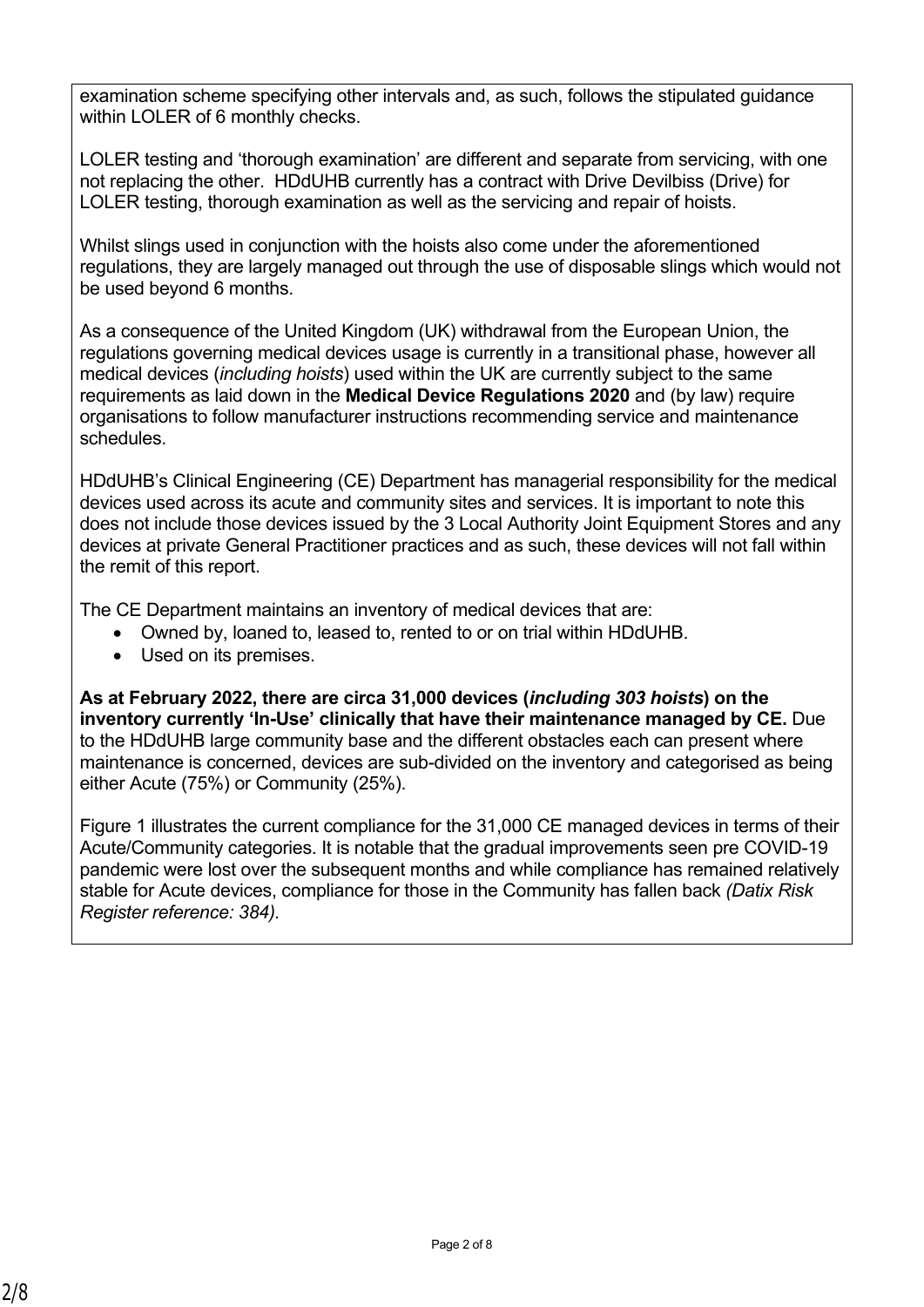

Monthly contract and performance monitoring meetings are undertaken between representatives from Drive and CE.

All hoists should bear a sticker from Drive, indicating their LOLER and service due dates and all staff are required to check this sticker before use. Whilst staff have a responsibility to check equipment before use, there is a reasonable expectation that HDdUHB provides them with sufficient equipment that is fit for purpose at the time and location it is required, and that it has received all necessary and relevant legal checks.

When a hoist (*or any other device*) is outside its compliance schedule, clinical users can be faced by the difficult choice between managing a patient's needs without a hoist, delaying the movement/treatment while an alternative device is located or using a non-compliant device. Choosing the latter has the potential to leave any individual open to scrutiny by HDdUHB, the HSE and their professional regulatory body.

## **Asesiad / Assessment**

A 2-year contract with Drive for the LOLER testing and maintenance of hoists commenced in January 2021 and utilising their returns and analysis of HDdUHB's medical device inventory, the compliance of hoists has been closely monitored as shown in Figure 2.

Whilst appreciating that even with inexhaustible resources, the goal of achieving and maintaining 100% compliance may be unrealistic, it is universally accepted that the current level of 69% falls considerably short of expectation.

Analysis of Figure 2 shows:

- 1. There is a notable reduction in compliance during the first quarter of 2021 and whilst this level has remained broadly consistent since, it remains at an unacceptable level (*see Note 1*).
- 2. Performance varies between areas managed by the different CE Teams based on the 4 acute sites (*N.B. hoists have never been managed internally by CE*).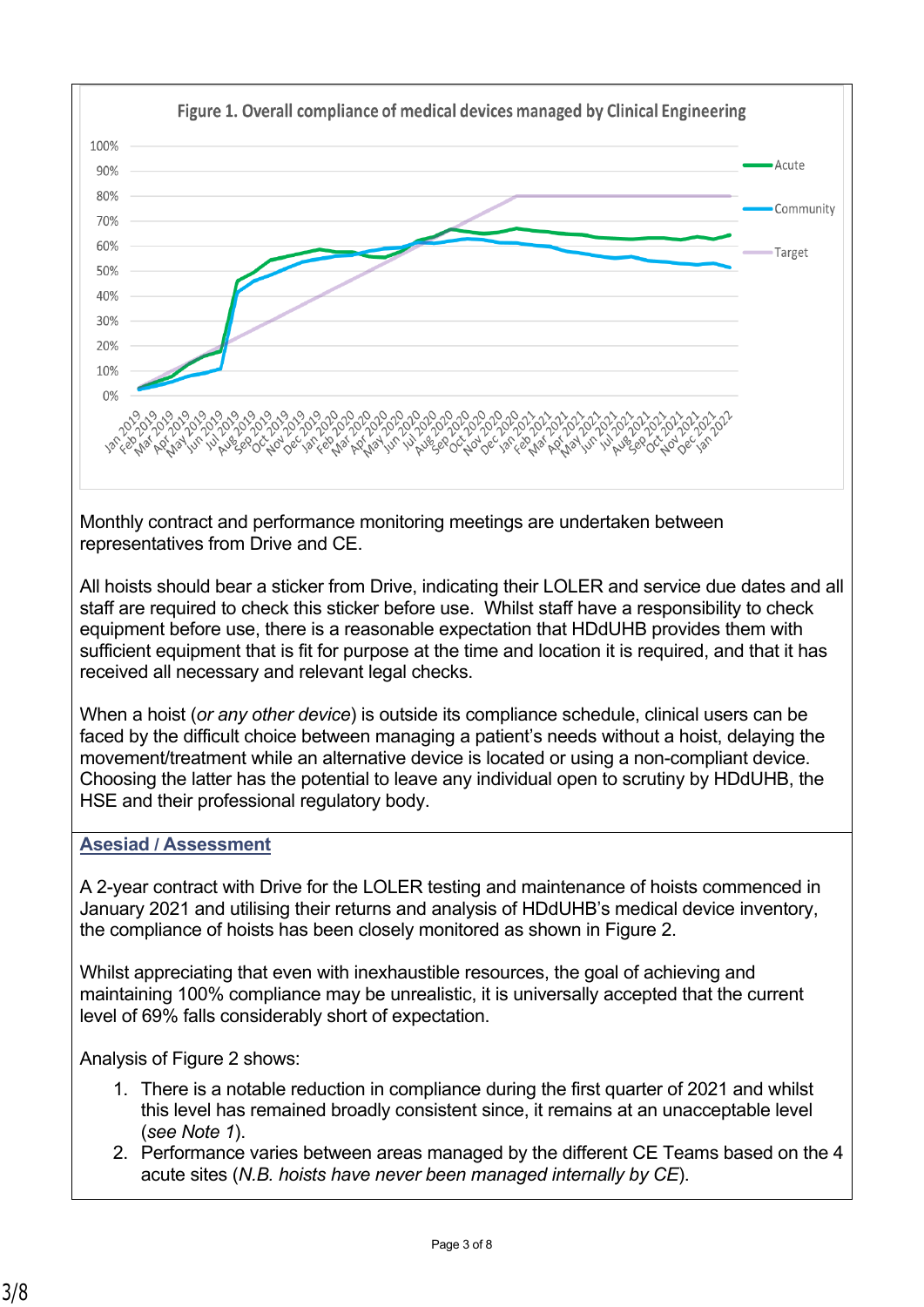

Appendix 1 details the current position in tabular form and was used to help populate Figure 2.

*Note 1. It is understood that this fall is as a consequence of several reasons including improved quality of record keeping and as such compliance reporting, identification of hoists not previously included on the inventory and the restricted access to a number of areas due to the pandemic.* 

During the monthly meetings with Drive, their performance is analysed and discussed along with any areas of concern relating to the contract(s) they hold with HDdUHB. The dissatisfaction with the on-going level of hoist compliance has been relayed to Drive and in response, they have highlighted several issues that have hitherto been outside of their control:

- *3.* Availability of hoists *they are often in use and areas can be reluctant/unable to release for maintenance when required clinically.*
- *4.* Restricted access to clinical areas *whilst not unique to Hywel Dda and always an issue even during 'normal times' due to various issues (e.g. infection control), the increased demand for hoists and access restrictions necessitated by the pandemic have exacerbated the problem.*
- *5.* Locating individual hoists due for testing (*Note 2*) *due to being portable by design, hoists are moved to where they are clinically required and as such, are often not to be found where records suggest they should be or in the same location as they were 6 months previously.*
- *6.* Training and awareness *before using any medical device, staff should check their compliance date and report any issues – this does not always occur.*

*Note 2. The Health Board has embarked on a project that will see many (initially those that are portable and/or of a higher replacement value) of its acute hospital-based devices being fitted with RFID tracking system. Given the on-going issues with locating hoists, they will be one of the first types of devices fitted with RFID during the initial rollout phase, which, provided the infrastructure requirements are complete, is planned for BGH by the end of May 2022. The expectation is that a significant proportion of the issues around locating hoists will be addressed through the introduction of this technology.*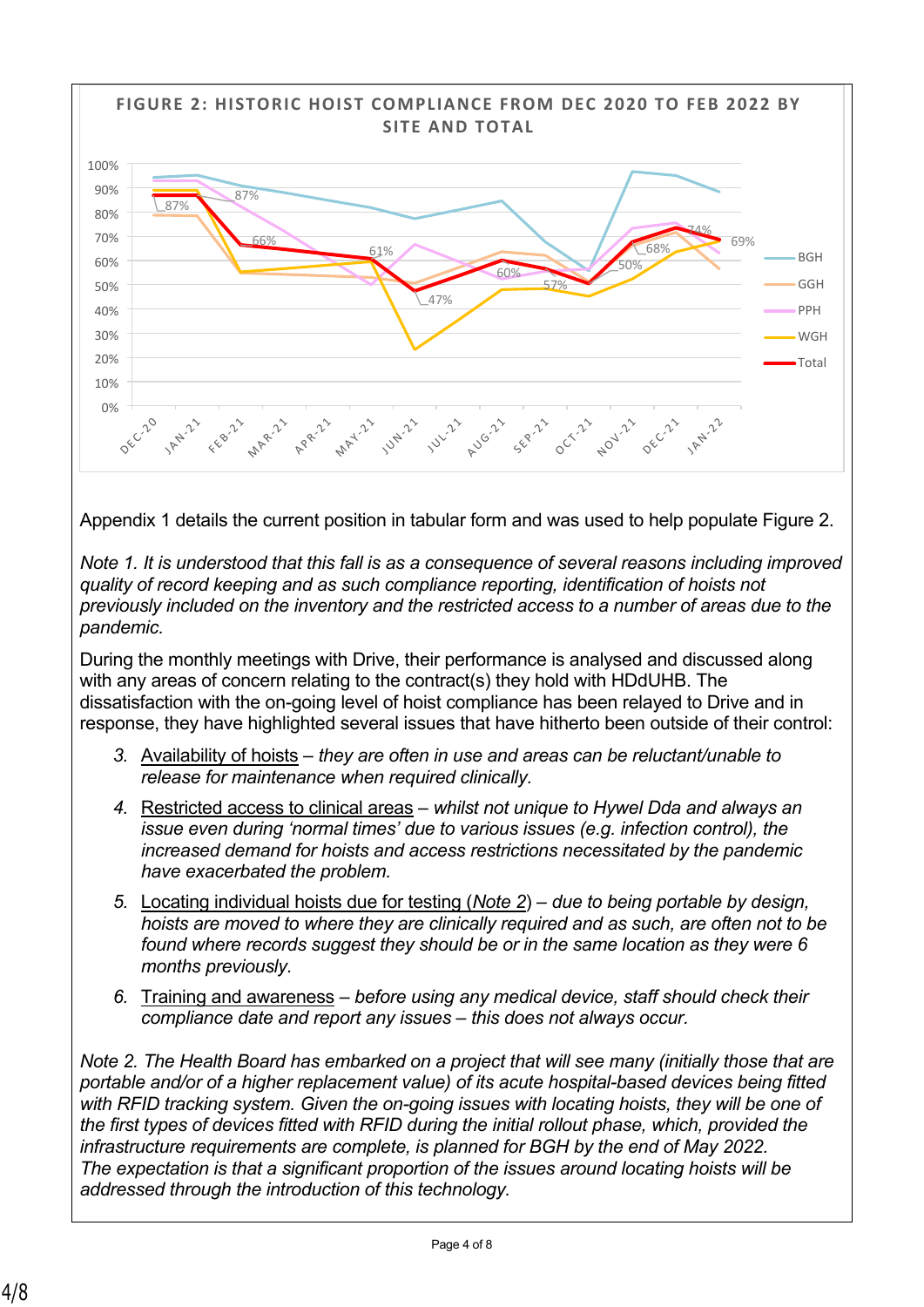Whilst there is natural disappointment in terms of the current rate of hoist compliance, CE made enquiries with other such departments across Wales to try to ascertain whether they too were experiencing similar issues with devices of this nature and/or their external contractors. To date, only Cardiff & Vale UHB has responded and provided information from an email they had received from their hoist contractor to the effect that they were unable to supply the required information.

During the February 2022 meeting with Drive, an action plan was agreed with the goal of achieving a considerable improvement in the hoist compliance rate by the end of March 2022:

- Drive engineers and CE Site Leads will liaise with the aim of ensuring that 'due' hoists are located and arrangements made to ensure that Drive have access to said hoists during their on-site visits;
- Drive have committed to ensuring extra staff are made available to tackle the current backlog;
- It is envisaged that with the lessening of COVID-19 restrictions, there will be greater access to areas and devices that have been inaccessible over recent months.

Prior to the COVID-19 pandemic, across HDdUHB there were a considerable number of patient hoists that had exceeded their expected service life. With the onset of the pandemic and the requirement for HDdUHB to equip in excess of 900 extra beds across 9 Field Hospital (FH) sites, there was naturally a need for hoists. In choosing and securing procurement of these additional hoists for FH use, there was always an acknowledgement of how they would be deployed when they would no longer be required in the FHs. As such, HDdUHB is now in a favourable position whereby a considerable proportion of its obsolete stock can and will be replaced over the coming months.

One expectation from this deployment of newer hoists is that maintenance requirements, downtime due to repairs and therefore costs will decrease, while reliability and the wider availability to deal with heavy patients will increase.

A number of recommendations have been made:

- 1. Red areas aside, all clinical areas should support the Drive engineers in the fulfilment of their duties.
- 2. Where hoists are inaccessible because they are in use or in a red area on the day, the engineer presents to perform a check, a clear method of communicating this to Drive should be available.
- 3. Ward areas should be encouraged to report via Datix if they are unable to use a hoist due it being non-compliant, as this will help measure the impact on clinical areas.
- 4. Immediate action is taken by all clinical areas to ascertain those hoists that are currently non-compliant in order to maintain safety. Drive should be contacted by the ward areas to rectify any compliance issues.

## **Manual Handling (MH) Team and Ward Managers:**

- Staff at all levels include a pre-use check before hoisting, including the inspection sticker dates (as per MH training).
- All areas to be reminded to perform monthly asset checks, including hoist sticker checks as this could prevent the hoist lapsing if spotted and a check arranged.
- Managers induction courses highlight this point and also promote the checking of LOLER dates as part of the Ward Managers 3 monthly MH monitoring form and the general 6 monthly H&S workplace assessment checklist.
- Promote this message through 7 minute briefings.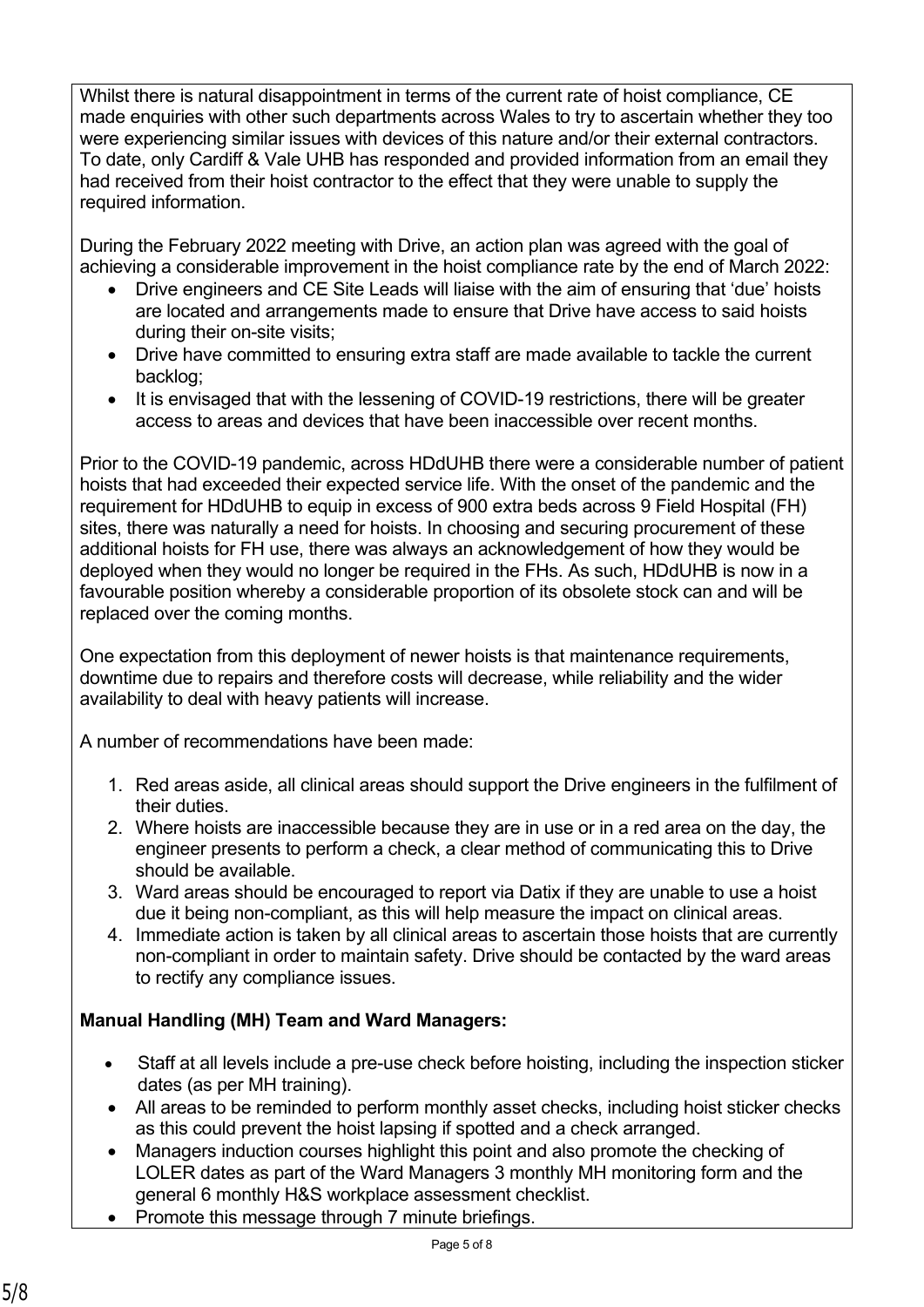Staff require a clear plan of what actions to take and how to record actions taken when hoists cannot be used if they are found to be non-compliant, especially if this has impacted upon patient care. For example, if a person cannot be hoisted and mobilised out of bed, this can significantly impact their outcomes and rights to choice. In these cases, this should be recorded as a Datix. In some areas in acute settings, alternative hoists can be loaned from neighbouring ward areas while the situation is resolved and managers should guide staff regarding their options if this situation arises.

#### **Argymhelliad / Recommendation**

The Health & Safety Committee is requested to note and gain assurance from the processes in place in terms of compliance with the Lifting Operations and Lifting Equipment Regulations (LOLER).

| <b>Amcanion: (rhaid cwblhau)</b><br><b>Objectives: (must be completed)</b> |                                                                                                                                                                      |  |  |
|----------------------------------------------------------------------------|----------------------------------------------------------------------------------------------------------------------------------------------------------------------|--|--|
| <b>Committee ToR Reference:</b><br>Cyfeirnod Cylch Gorchwyl y Pwyllgor:    | 3.7 Provide assurance that robust and effective safety<br>management systems are in place operationally to<br>deliver the Health Board's health, safety and security |  |  |
|                                                                            | objectives and fulfil its statutory duties.                                                                                                                          |  |  |
| Cyfeirnod Cofrestr Risg Datix a Sgôr<br>Cyfredol:                          | Central Operations Risk Register (Datix reference: 384)                                                                                                              |  |  |
| Datix Risk Register Reference and<br>Score:                                |                                                                                                                                                                      |  |  |
| Safon(au) Gofal ac lechyd:<br>Health and Care Standard(s):                 | 2.9 Medical Devices, Equipment and Diagnostic<br><b>Systems</b>                                                                                                      |  |  |
|                                                                            | 3.1 Safe and Clinically Effective Care                                                                                                                               |  |  |
|                                                                            | 2.1 Managing Risk and Promoting Health and Safety                                                                                                                    |  |  |
| <b>Amcanion Strategol y BIP:</b>                                           | 6. Sustainable use of resources                                                                                                                                      |  |  |
| <b>UHB Strategic Objectives:</b>                                           | 5. Safe sustainable, accessible and kind care                                                                                                                        |  |  |
| <b>Amcanion Llesiant BIP:</b><br><b>UHB Well-being Objectives:</b>         | 10. Not Applicable                                                                                                                                                   |  |  |
| <b>Hyperlink to HDdUHB Well-being</b><br><b>Objectives Annual Report</b>   |                                                                                                                                                                      |  |  |

| <b>Gwybodaeth Ychwanegol:</b><br><b>Further Information:</b> |                                          |
|--------------------------------------------------------------|------------------------------------------|
| Ar sail tystiolaeth:                                         | Contained within the body of the report. |
| <b>Evidence Base:</b>                                        |                                          |
| <b>Rhestr Termau:</b>                                        | Contained within the body of the report. |
| <b>Glossary of Terms:</b>                                    |                                          |
| Partïon / Pwyllgorau â ymgynhorwyd                           | <b>Medical Devices Group.</b>            |
| ymlaen llaw y Pwyllgor Ansawdd                               |                                          |
| lechyd a Diogelwch:                                          |                                          |
| Parties / Committees consulted prior                         |                                          |
| to Health and Safety Committee:                              |                                          |

**Effaith: (rhaid cwblhau) Impact: (must be completed)**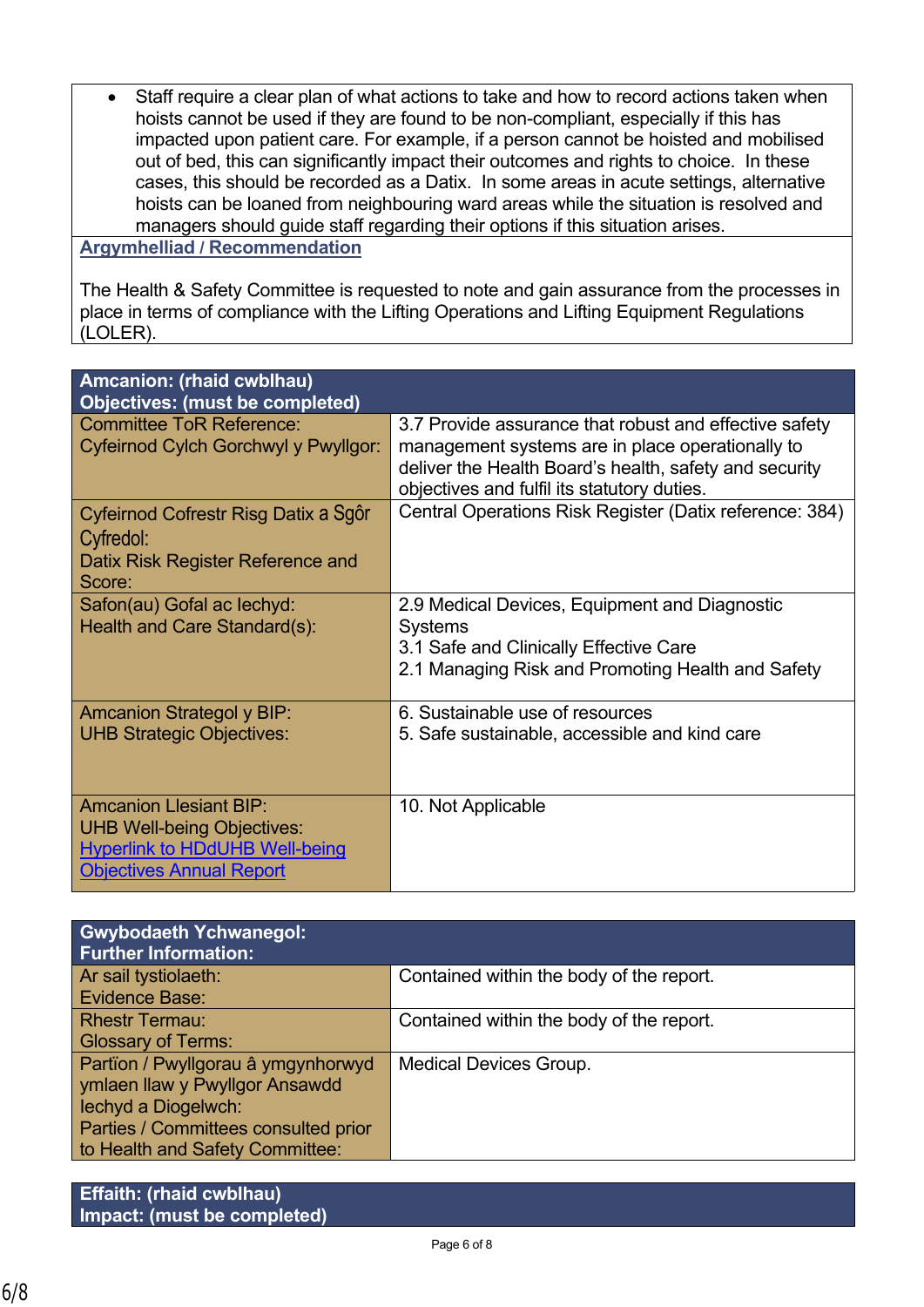| <b>Ariannol / Gwerth am Arian:</b><br><b>Financial / Service:</b> | Financial impacts are contained within the report.                                                                                                |  |  |  |
|-------------------------------------------------------------------|---------------------------------------------------------------------------------------------------------------------------------------------------|--|--|--|
| <b>Ansawdd / Gofal Claf:</b>                                      | Safeguard our workforce by providing the required                                                                                                 |  |  |  |
| <b>Quality / Patient Care:</b>                                    | equipment to support Health and Safety at Work                                                                                                    |  |  |  |
| <b>Gweithlu:</b>                                                  | Safeguard our workforce by providing the required                                                                                                 |  |  |  |
| <b>Workforce:</b>                                                 | equipment to support Health and Safety at Work                                                                                                    |  |  |  |
| Risg:                                                             | Safeguard our workforce by providing the required 'safe'                                                                                          |  |  |  |
| <b>Risk:</b>                                                      | equipment to support Health and Safety at Work                                                                                                    |  |  |  |
| <b>Cyfreithiol:</b><br>Legal:                                     | Safeguard our workforce by providing the required<br>equipment to support Health and Safety at Work.<br>Medical Device Regulations, January 2021. |  |  |  |
| <b>Enw Da:</b>                                                    | Safeguard our workforce by providing the required                                                                                                 |  |  |  |
| <b>Reputational:</b>                                              | equipment to support Health and Safety at Work                                                                                                    |  |  |  |
| <b>Gyfrinachedd:</b><br><b>Privacy:</b>                           | Not applicable.                                                                                                                                   |  |  |  |
| Cydraddoldeb:<br><b>Equality:</b>                                 | Not applicable.                                                                                                                                   |  |  |  |